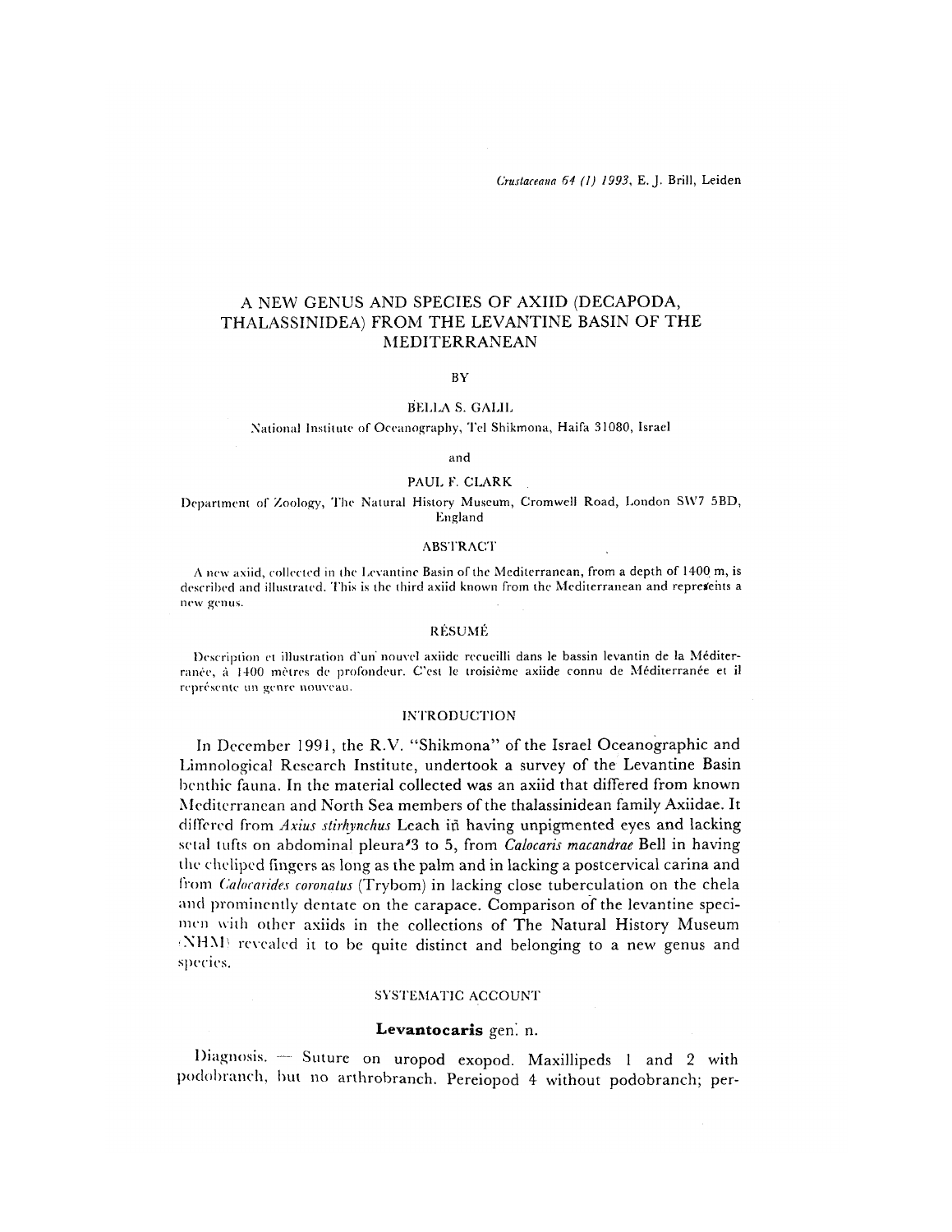eiopods 2-4 with pleurobranchs. First male pleopod biarticulate, distal article spatulate; pleopods 3-5 with free appendix interna.

Description. — Body subcylindrical, feebly compressed, smooth. Cervical groove present on carapace; postcervical carina absent. Rostral margins armed; median carina entire; lateral carina entire, apart from supraocular spine. Eye with reduced pigmentation, anteriorly flattened; eyestalk rounded. Antennal acicle a well developed spike. Maxillipeds with epipod and exopod, second and third with reduced podobranch; third maxilliped with two arthrobranchs. Pereiopods lacking exopods; epipod and podobranch on 1-3; epipod only on 4; two arthrobranchs on 1-4; one pleurobranch on 2-4. First pereiopods robust, chelae asymmetrical. Second pereiopods slender, chelate. Ambulatory pereiopods with simple dactyli. First male pleopod biarticulate, distal article spatulate, with proximomesial clump of small hooks. Second male pleopod with large exopod and endopod, appendix masculina and appendix interna both articulating proximally on endopod. Pleopods 3-5 with free appendix interna. Outer ramus of uropod with dentate transverse suture. Telson with nonarticulating dorsal spines and single posterolateral articulating spine.

Type species — *Levantocaris hornungae* gen. et sp. n.

Discussion. — The systematics of the axiid taxa have undergone major revision recently (Sakai & de Saint Laurent, 1989; Kensley, 1989). Both revisions qite *Axiopsis brucei* (Sakai, 1986) as the type species for a new genus which Sakai''& de Saint Laurent named *Spongiaxius* and Kensley, *Sakiocaris. Sakiocaris* is a junior objective synonym *oi Spongiaxius* because Kensley's (1989) paper was published in December whereas that by Sakai & de Saint Laurent appeared in October of the same year.

*Levantocaris* closely resembles *Spongiaxius* in having the distal article of the first male pleopod spatulate and bearing a cluster of hooks proximomesially, and in having the exopod and endopod of the second male pleopod coequal, with appendix interna and appendix masculina articulating proximally on the endopod. It differs from *Spongiaxius* by its entire median and lateral carinae, absence of serrated submedian carina and anteriorly flattened eyes.

Etymology.  $-$  The generic name is a combination of "Levant" for the region in which is was collected and the greek "karis" - a shrimp, *Levantocaris.*  The gender is feminine.

### **Levantocaris hornungae** sp. n. (figs. 1-4)

Diagnosis. — Rostrum elongate, triangular, dorsal surface concave, margins with 2 or 3 denticles. Gastric region with median carina entire, lacking postcervical carina. First pereiopod chelate, subequal, massive. Distal article of first male pleopod minutely setose proximomedially. Second male pleopod with appendix masculina and appendix interna articulating proximally on endopod.

Description. — The following description is based on the male holotype: N HM reg. 1992:608, 50 kms NW of Haifa, 33°00'N 34°35'E, Israel, 1400 m.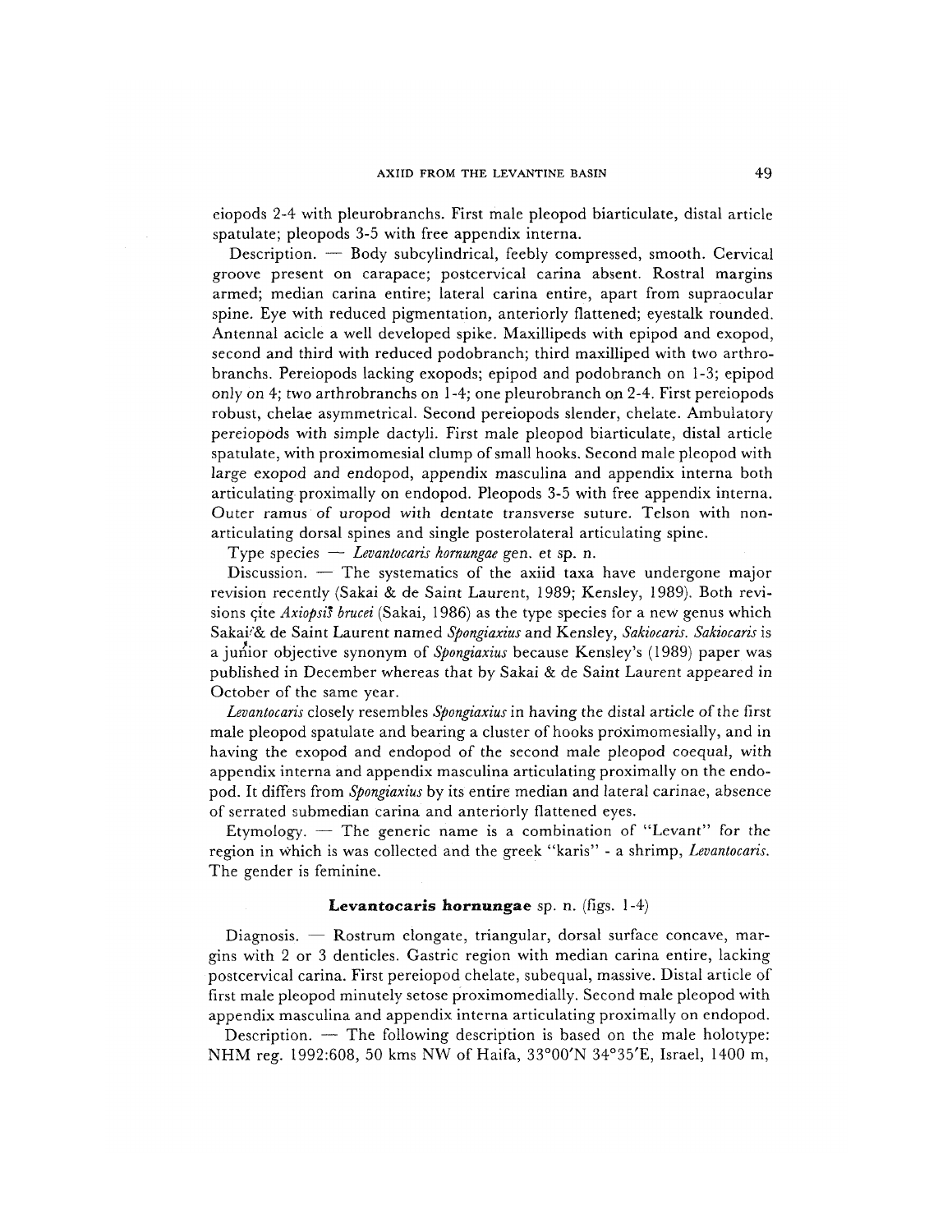

Fig. I. *Levantocaris homungae* sp. n., holotype. a, dorsal view of carapace and antennae. Scale bar 5 mm.

17 December 1991, coll. B. Galil. Carapace length, 11 mm. Length from rostral apex to telson, 25.3 mm.

Body form subcylindrical, slightly compressed, smooth, glabrous. Rostrum (fig. 1a, 2a) elongate, triangular,  $1.5$  times as long as broad at base; dorsal surface concave; tip acute, upturned, lateral margins with 2 or 3 widely-spaced spines. Gastric region with three longitudinal carinae; median carina entire, reaching base of rostrum; lateral carinae distinct anteriorly, entire. Cardiac region rounded, lacking postcervical carina. Posterior margin of carapace sinuous, medially convex.

Abdominal somites smooth. First somite half as long as second, dorsally with paired setal tufts. Second to fifth somites subequal in length medially, dorsally with two pairs of sparse setal tufts. Fifth and sixth somites bearing an additional pair of long setal tufts on posterior margin. Pleura smooth, margins rounded.

Cornea unpigmented, anteriorly flattened. Eyestalk less than half rostrum length, undifferentiated from cornea.

Antennular peduncle three-segmented, basal segment slightly shorter than rostrum; second segment less than half as long as first, slightly longer than third; fiagellum 1.5 times as long as carapace excluding rostrum. Antennal peduncle five-segmented, second and third segments bearing acicles distally; flagellum more than 2.5 times as long as carapace excluding rostrum.

Mandible (fig. 2b-c) robust, incisor stout, concave. Mandibular palp threesegmented, two proximal segments subequal, third segment twice as long, paddle-shaped, margins edged with plumose setae.

Maxillule (fig. 2d) bilobed; lower endite triangular, margins edged with plumose setae; upper endite scapular, distal margin edged with spiniform, cornute setae, distodorsal margin edged with longer, feebly setulose setae.

Maxilla (fig. 2e) well developed; endites bilobed, densely fringed with set-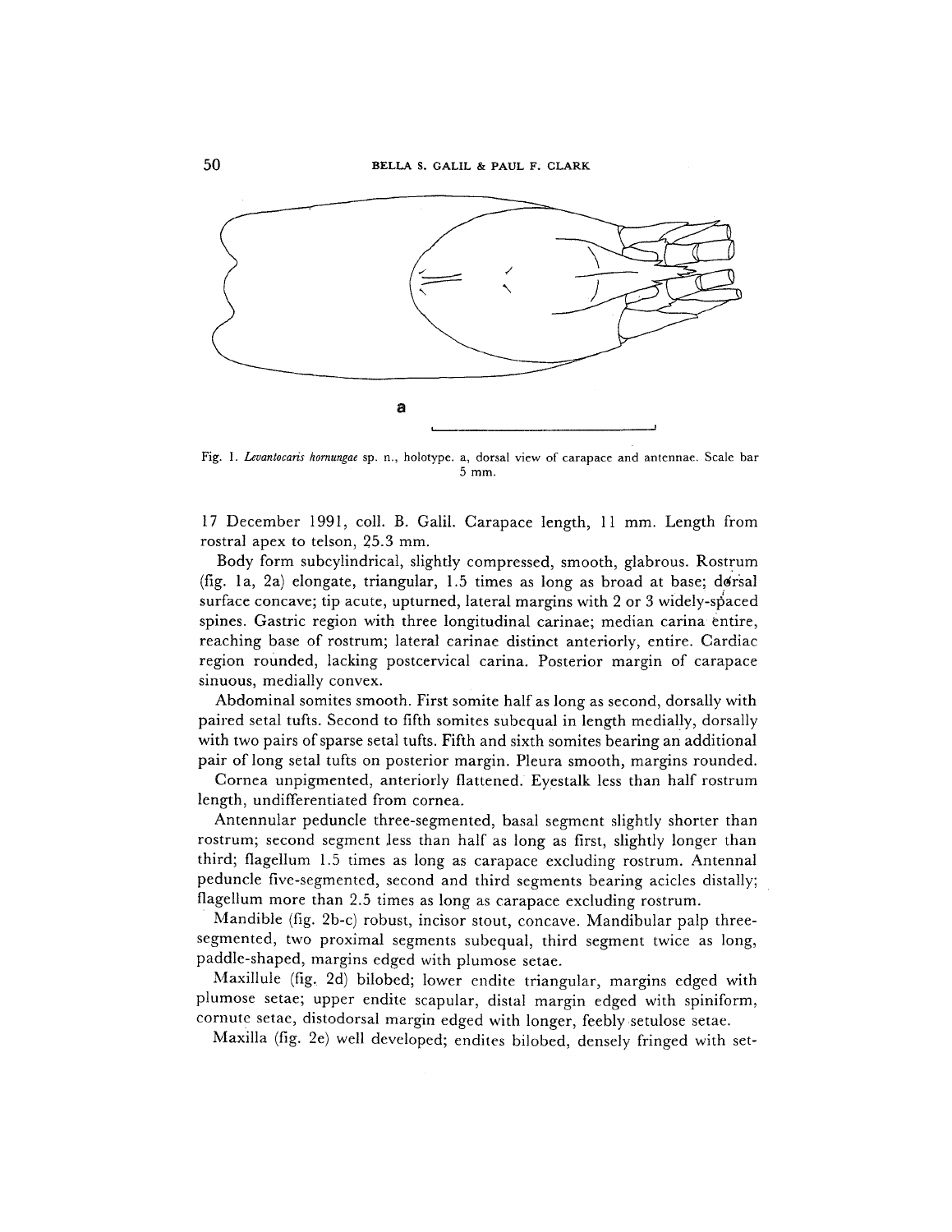

Fig. 2. *Levantocaris hornungae* sp. n., holotype. a, carapace and antennae; b, mandible, outer aspect; c, mandible, inner aspect; d, maxillule; e, maxilla (long seta not illustrated fully), a, scale bar 5 mm; b-e, scale bar 1 mm.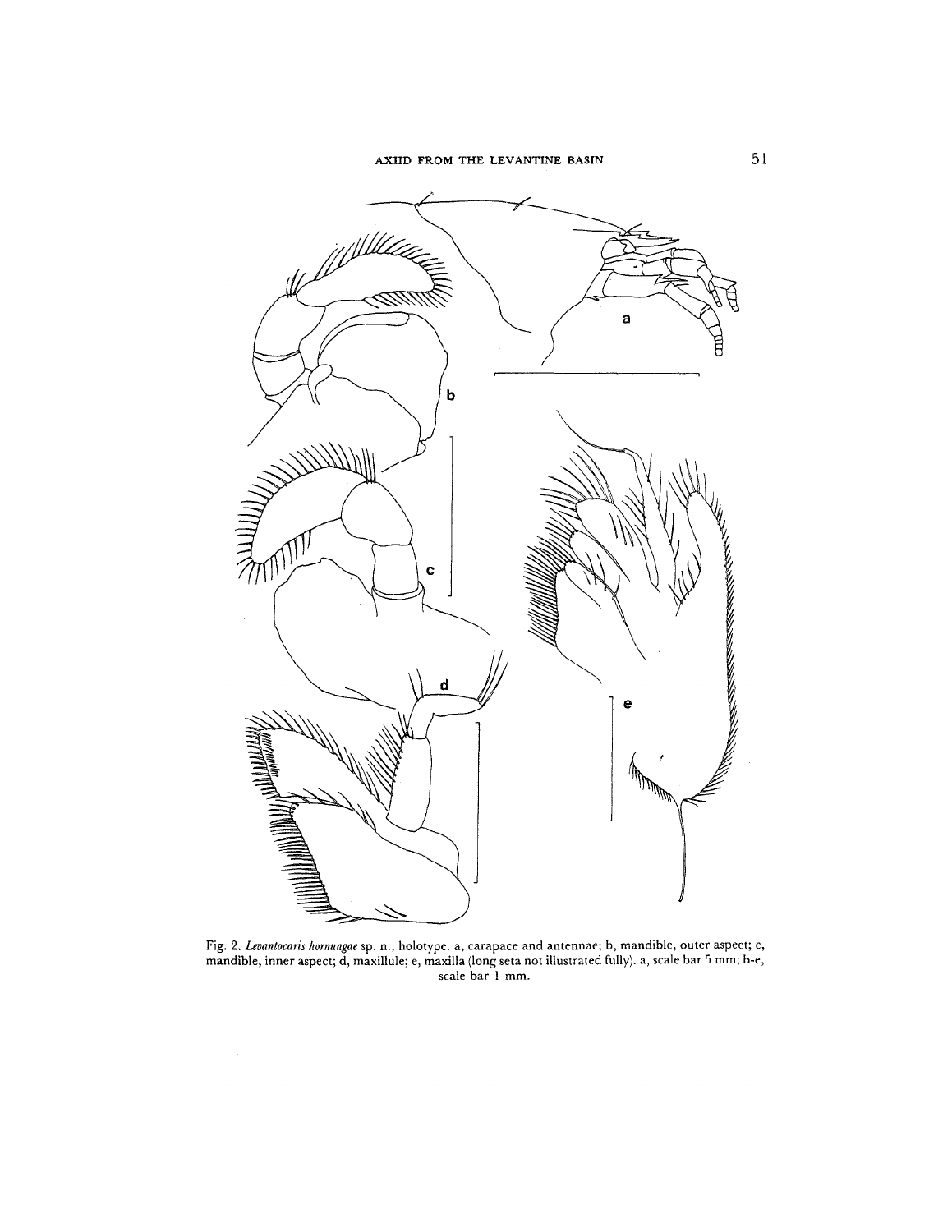

Fig. 3. *Uimnlocaris Iwrnungae* sp. n., liolotype. a, first maxilliped, inner aspect; b, idem, outer aspect; c second maxilliped; d, third maxilliped. a-b, scale bar 1 mm; c-d, scale bar 2 mm.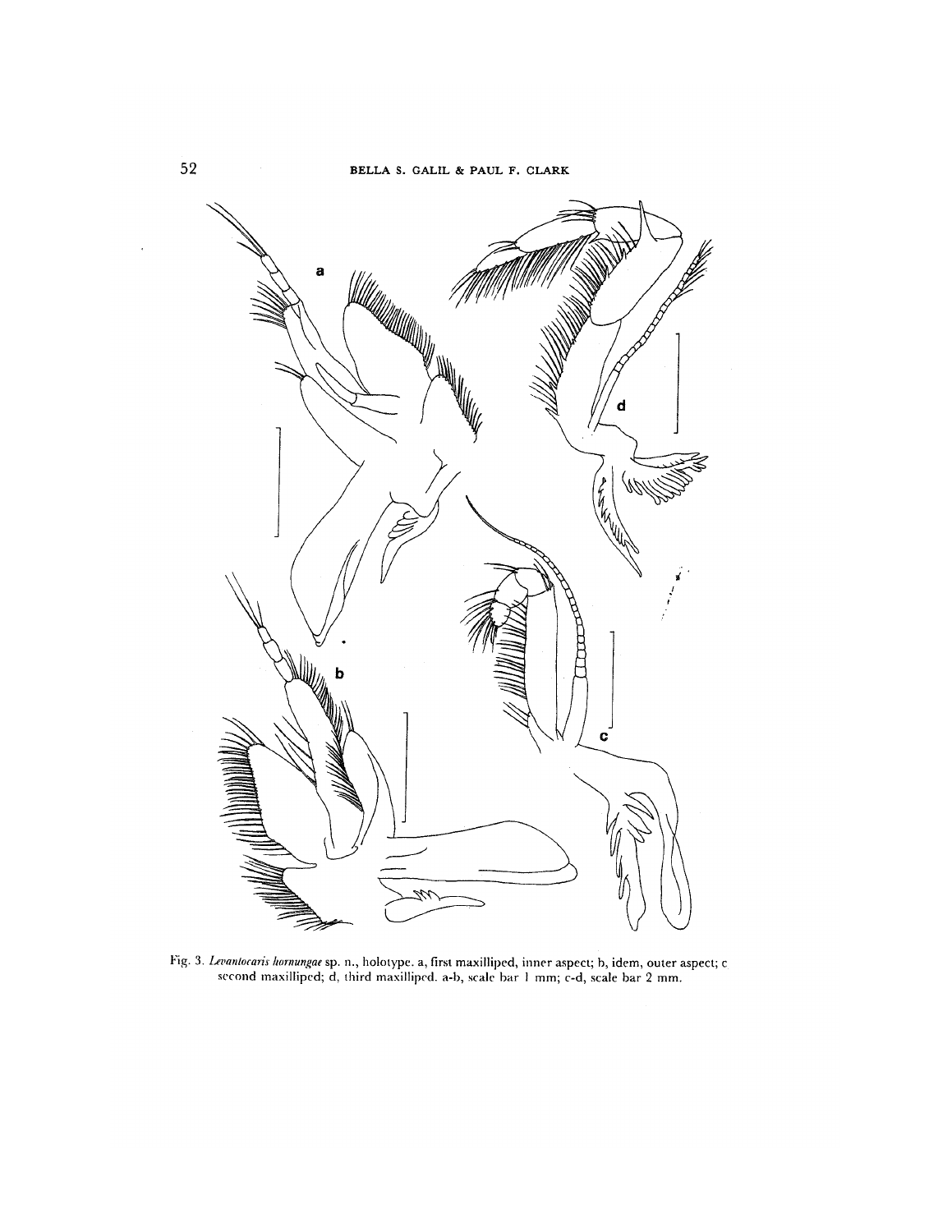ulose setae; endopod slender, tapering to long, twisted setulose seta. Scaphognathite well developed, anterior lobe as long as upper endite, posterior lobe bearing setulose seta nearly as Jong as scaphognathite.

First maxilliped (figs. 3a-b) with large, oar-shaped epipod; exopod slender, bearing distally segmented process tipped with long, plumose setae; coxal and basal endites thickly fringed with setulose setae.

Second maxilliped (fig. 3c) with lingulate epipod bearing podobranch nearly as long as itself; exopod slender, curved, edged with long plumose setae; endopod with columnar merus, internally fringed with long setae, dactylar segment distally fringed with stout, spiniform setae.

Third maxilliped (fig. 3d) with lingulate epipod, podobranch, two arthrobranchs. Endopod pediform, ischium with distinctly serrated crest on interior mesial margin, extending beyond ischiomeral joint; merus with interior margin spinose, distal spine largest; carpus distally spinose on interior margin; propodus, slightly longer than carpus, 1.5 times as long as thickly setose dactyl.

First pereiopods (fig. 4a) massive, chelate, subequal. Ischium of cheliped spinose ventrally, subdistal spine largest; merus 2.2 times as long as broad, ventrally spinose; chela 2.7 times as long as broad, inner and outer surfaces near base of fixed finger tuberculate. Fingers with tufts of setae and crenulate cutting edges; dactyl slender, sickle-shaped.

Second pereiopod chelate, slender, unarmed; merus, carpus, and propodus fringed with long setae; cutting edge of fingers closely serrate. Ventral margin of ambulatory propodus distally setose, terminating with transverse row of serrate spinules. Dactylus slender, curved, each tipped with cornute spine.

|                                                                                                                            | mxl | mx2 | mx3 | DΖ | D 3 | n4 | DЭ |
|----------------------------------------------------------------------------------------------------------------------------|-----|-----|-----|----|-----|----|----|
| epipod                                                                                                                     |     |     |     |    |     |    |    |
| podobranch                                                                                                                 |     |     |     |    |     |    |    |
| arthrobranch                                                                                                               |     |     |     |    |     |    |    |
| pleurobranch<br>All the South of the state of the column and the state of the state of the state of the state of the South |     |     |     |    |     |    |    |

Branchial formula:

First male pleopod (fig. 4b) bi-segmented; basal segment slender, distal segment spatulate, triangular, minutely setose proximomesially.

Secopd male pleopod (fig. 4c) biramous, exopod and endopod equal, appendix masculina and appendix interna articulating proximally on endopod.

Third to fifth pleopods with free appendix interna.

Caudal fan (fig. 4d) spinose, fringed with long plumose setae. Uropod exopod distally spinose on lateral margin; transverse suture bearing minute spinules, distal lobe with spine. Uropod endopod with spine on outer margin; dorsal surface with spinose median ridge. Telson twice as long as broad; lateral margins with few spines; distal margin convex, medially spinose; proximally bearing two pairs of spines on dorsal surface.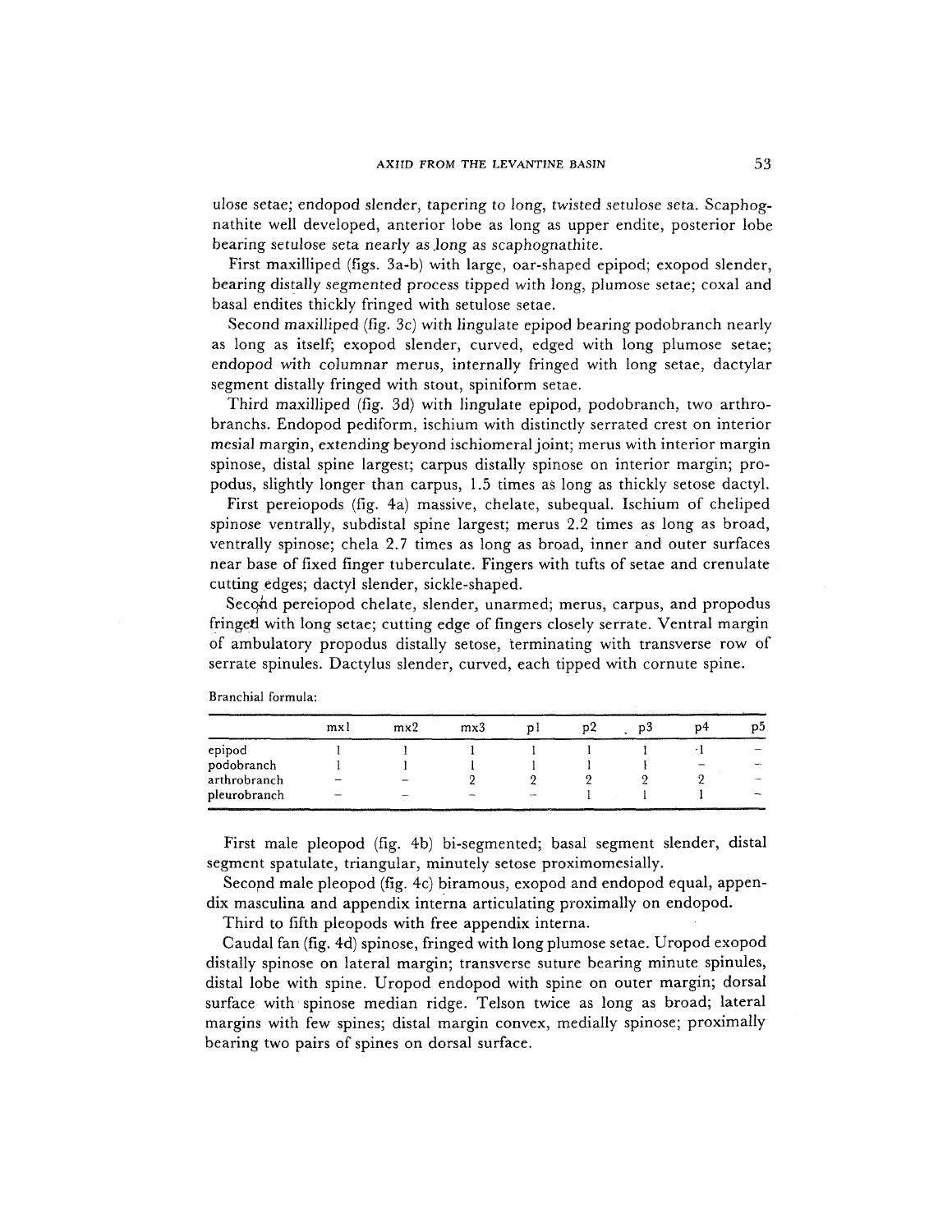

Fig. 4. *Levantocaris hornungae sp.* n., holotype. a, right cheliped; b, first male pleopod, posterior aspect; c, second male pleopod; d, caudal fan, dorsal aspect, a-c, scale bar 1 mm.; d, scale bar 2 mm.